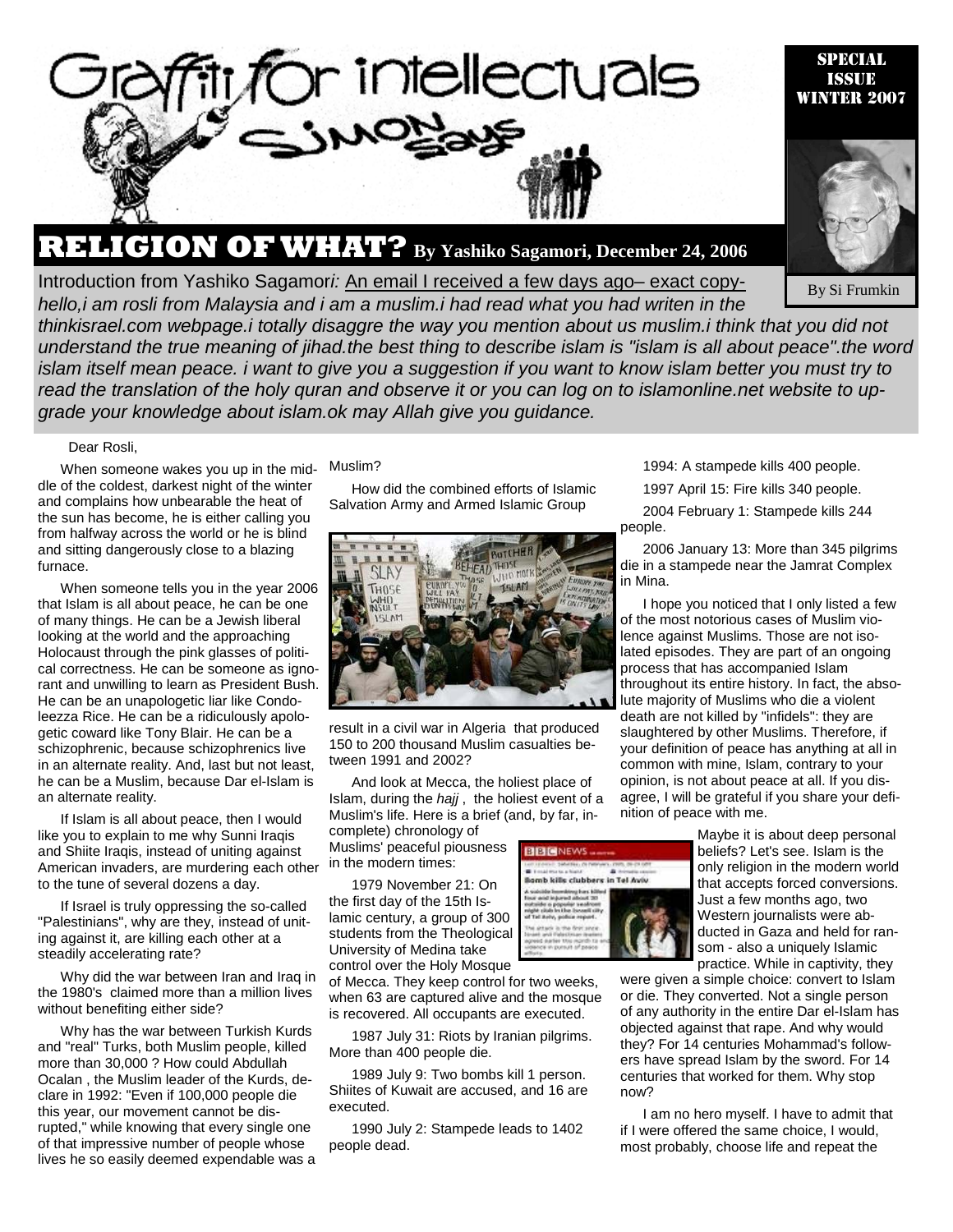*shahadah* after my tormentors. But how would virtuous women, but does specify that dead those foreign sounds that are utterly meaning-Muslims will be segregated by gender in their less to me, sounds that were forced out of me X-rated heaven. Wouldn't a loving husband by the gun at my temple or a knife at my throat, change the way I feel towards Islam and everything it stands for? You can force someone to follow your rituals; you can even

force someone to fight on your side. But can you force a person to believe or not to believe something? No more than you can force an Islamic country into democracy, even if the entire military might of the United States is at your disposal. No, dear Rosli, Islam has nothing to do with personal beliefs.



Maybe, Islam is all about truth? I doubt that, too. You must know that Sharia expressly forbids non-Muslims to bear witness against Muslims. This means that your religious courts, and, therefore, your religion, are not interested in truth but in the Muslim domination over the "infidel".

Besides, the Koran itself contains, shall we say, inaccuracies. For example, in 2.135 we read:

They say: "Become Jews or Christians if ye would be guided (To salvation)."

In reality, unlike Christianity or Islam, Judaism does not declare salvation a monopoly of its followers. Jewish law explicitly states that a gentile will go to heaven if he or she abstains from committing the seven mortal sins; a Jew, in order to go to heaven, must follow 613 commandments, including the seven mandated for gentiles. That's why, when a person approaches a rabbi asking for conversion, the rabbi's duty is to explain to the petitioner that the conversion will endanger his chances for salvation. A person desiring to become a Jew must understand the responsibility and accept it willingly and knowingly. This alone, as you can see, makes a forced conversion to Judaism even theoretically impossible.

Whether the quotation above was a deliberate lie or the result of ignorance of the man you mistook for a prophet, it certainly prevents me from accepting the idea of divine inspiration behind the text.

Maybe, Islam is all about love? I don't think so either, because Islam is the only religion in the world whose followers routinely practice "honor killings" of members of their own families. It is also the only religion in the world that does not promise family members a reunion in the afterlife. Instead, it guarantees good Muslim men a free brothel for all eternity. It does not spell out the reward for

prefer to spend eternity surrounded by his family rather than fornicating like a priapic rabbit? He would, unless, of course, the loving husband in question is Muslim.

Maybe, Islam is about high moral standards? Not really. Even if you decide to disregard the overwhelming corruption reigning in all Islamic countries, without a single exception, as a perversion of the true faith, you must know that wine, sexual pleasures, and everything else Islam declares taboo in this life, is promised in abundance in the next one. But if something is evil here, on our sinful earth, it must be even more evil in the pristine purity of heaven. Therefore, the wrongness of the act is not the reason for the prohibitions. What is then? Here's my guess. If you forever prevent perfectly normal people from having fun, from enjoying their lives, they will be easier to control, easier to turn into "martyrs". As you must know, this works wonderfully well.

You must also know that in Muslim countries mullahs run prostitution rings by officiating temporary "marriages" between their customers and the hookers in full compliance with Sharia. You must have heard about Ayatollah Khomeini's fatwas detailing what

a man should do to an infant he raped or to domestic animals subjected to a similar treatment.

Besides, even Mohammad himself didn't rely on the high moral standards of his followers. He is quoted as saying, "When a man and a woman are in the same room together, the third person in that room is the devil." I do not

guarantee the accuracy of the quote (to the best of my knowledge, it is not found in either the Koran or Hadith ), but I do know that it reflects the customary Muslim attitude: a person who has an opportunity to do wrong is not expected to resist the temptation. Don't you think that such an attitude alone makes the average Muslim enormously more immoral than the average Western teenager who manages to spend a day of fun at the beach surrounded by half (or, rather, ninetenth) naked females without ever being tempted to rape anyone?

Maybe Islam is about charity? No, because all your charities support terrorism. After the devastating tsunami of 2004, Dar el-Harb provided tens of times more aid to its mostly Muslim victims that Dar el-Islam did.

What is Islam about then? What has Mohammad brought into the world that was unknown before he declared himself a prophet? Monotheism was discovered by the Jews millennia before Mohammad. Worshipping a mortal instead of God was practiced by Christians centuries before Mohammad succeeded in turning himself into a bloodthirsty deity. What else is there?

Having read the Koran and the Hadith long before you suggested it to me, I must tell

you that Muslim sacred texts are not the best way for an outsider to acquire a practical understanding of your religion. If I wanted to help you understand Nazism or Communism, I would never invite you to start with the Mein Kampf or, respectively, Das Kapital . Instead, I would ask you to look at the Nazi atrocities during World War II or at the Communist atrocities wherever Communists came to power. And if, having learned what Nazis and Communists do, you decided to learn how they justify their crimes, then reading their propaganda materials might help you. Otherwise, you don't need to dive head first into the cesspool, no matter how curious you are about the taste of its contents.

In order to understand Islam, one doesn't need to read the Koran . One only needs to take a careful, unprejudiced look at life in Islamic countries. Or, even better, at the purest, least corrupted by Western influence implementation of Islam in modern times. I think you would agree with me that the Taliban regime in Afghanistan was exactly such an implementation of Islam. Would you like to live in Afghanistan under the Taliban? Would you like to deprive the women in your family of all opportunities to go to school, to pursue a career, to walk in the streets, to be able to see a doctor when they become ill? Would you en-



joy attending public executions? Would you like to take part in the stoning of an adulteress? Would you like to be told what clothes to wear, what length beard? Would you like the government

to deprive you of the last vestiges of your privacy by insinuating itself into every aspect of your personal life?

As a Muslim, you probably would. But as a reasonable person you shouldn't expect people from other cultures to wish that upon themselves.

My own initial acquaintance with Islam began not with its literature, but with the experience of living in a Muslim country. I decided to read the Koran when I heard about the Islamic belief that God handed Moses not the Torah , but the Koran and that later the evil Jews maliciously rewrote the holy book. I began reading the Koran out of curiosity. I wanted to see the other vision of the Genesis, Exodus, Leviticus, Numbers and Deuteronomy. I was curious if Muslims had an analogue of the Psalms or the Song of Songs.

A few years before that, I was going through a period of fascination with Russian history and politics. Russia is the biggest and, in terms of its natural resources, arguably the richest country in the world. I wanted to know how the Russians had managed to turn themselves into one of the most miserable nations on the planet. I turned to Lenin for answers. I was hoping to find in his writings a monumental vision of greatness and the clues of mis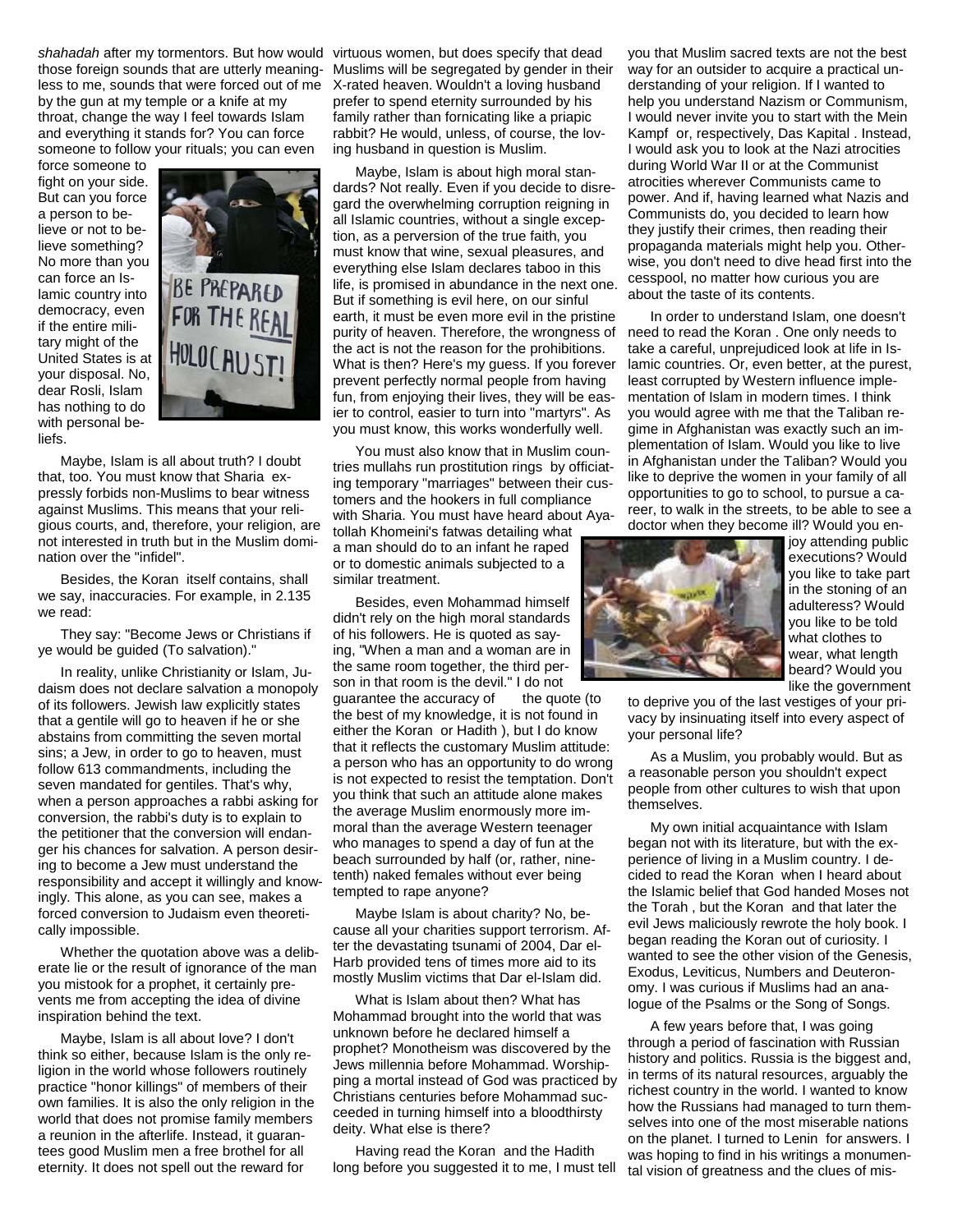takes that had prevented that greatness from happening. Instead, I found volumes of bickering with ideological opponents, minutiae of arguments that had ended decades before I was born and could interest nobody today.

My experience with the Koran was similar to that. Instead of a different vision of the world I found fuming anger against Jews and Christians and shallow syllogisms intending to prove that the Forefathers of the Jewish people were Muslims rather than Jews. Allah in that book sounded like an insecure chieftain desperately trying to solidify his power over people who were uncertain as to whether they

should submit to his will which is exactly the situation Mohammad was in when he undertook the project of writing the Koran . The book is full of promises to his followers and threats to the rest of the human race.

And here is the most important detail that sets the Koran aside from the Torah and the New Testament . Just

as the Koran never mentions Jerusalem, it doesn't contain a single reference to the Ten Commandments . All religions I am familiar with define good and evil in terms of how the believer is expected to relate to other people, whether or not they belong to the same religion. For Jews and Christians, the Ten Commandments provide the most fundamental guidance in distinguishing between good and evil. What about the Muslims? Their only measure of good is the loyalty to their prophet.

## **CARTER" FROM PAGE 4**

activity whatever in Saudi Arabia. The Saudis have apparently bought his silence for a steep price. The bought quality of the Center's activities becomes even more clear, however, when reviewing the Center's hu(**See**  "man rights activities in other countries: essentially no human rights activities in China or in North Korea, or in Iran, Iraq, the Sudan, or Syria, but activity regarding Israel and its alleged abuses, according to the Center's website <http://www.cartercenter.org/ countries/

#### Israel\_and\_the\_palestinian\_territories.html>.

The Carter Center's mission statement claims that "The Center is nonpartisan and acts as a neutral party in dispute resolution activities." How can that be, given that its coffers are full of Arab money, and that its focus is away from significant Arab abuses and on Israel's far less serious ones?

No reasonable person can dispute therefore that Jimmy Carter has been and remains dependent on Arab oil money, particularly from Saudi Arabia. Does this mean that Carter has necessarily been influenced in his thinking about the Middle East by receipt of such enormous amounts of money? Ask Carter. The entire premise of his criticism of Jewish influence on American foreign policy

Koran 3.110 states:

*Ye are the best community that hath been raised up for mankind. Ye enjoin right conduct and forbid indecency; and ye believe in Allah.* 

Since the right conduct is a lie and forbidding indecency is pure hypocrisy, what is left? What exactly makes you "the best community that hath been raised up for mankind"? Has there ever been a Muslim Newton? Or a Muslim Shakespeare? Or a Muslim Mozart? Or a Muslim Mother Teresa? A few Muslim names that you can name, like al-Khwarimi , could shine only in the darkness of the Dark Ages.

> As soon as Dar el-Harb moved forward, Dar el-Islam found itself unable to produce even a single person of any global significance, except for an enormous variety of Qaddafis, Saddams, bin Ladens, Arafats, and other Hitlers of every imaginable magnitude.

One of the most respected

Muslim leaders of modern times, the former Prime Minister Mahathir Mohammad of Malaysia, made a remarkable admission in his farewell speech:

*We need guns and rockets, bombs and warplanes, tanks and warships for our defense. But because we are discouraged from learning of science and mathematics as giving us no merit for the afterlife, today we have no capacity to produce our own weapons for our defense. We have to buy our weapons from our detractors and enemies.* 

is that money talks. It is Carter not me who has made the point that if politicians receive money from Jewish sources, then they are not free to decide issues regarding the Middle East for themselves. It is Carter, not me, who has argued that distinguished reporters cannot honestly report on the Middle East because they are being paid by Jewish money. So, by Carter's own standards, it would be almost economically "suicidal" for Carter "to espouse a balanced position between Israel and Palestine."

By Carter's own standards, therefore, his views on the Middle East must be discounted. It is certainly possible that he now believes them. Money, particularly large amounts of money, has a way of persuading people to a particular position. It would not surprise me if Carter, having received so much Arab money, is now honestly committed to their cause. But his failure to disclose the extent of his financial dependence on Arab money, and the absence of any self reflection on whether the receipt of this money has unduly influenced his views, is a form of deception bordering on corruption.

I have met cigarette lobbyists, who are supported by the cigarette industry, and who have come to believe honestly that cigarettes are merely a safe form of adult recreation,

It is remarkable because it makes clear that one of the most respected Muslim leaders has no clue what motivates the people of Dar el-Harb. He would never believe that our apocalyptic (and, due to the cowardice of our leaders, absolutely useless) military might is nothing but a side effect of our insatiable curiosity about God's creation. He also inadvertently admitted that his religion is nothing but a cult of death.

And this is why I keep urging everybody who will listen to read the Koran and the *Hadith* , so they can see for themselves that Islam is not "just another religion" but an ideology of jihad, and jihad is not an internal strife of a Muslim for spiritual perfection, but genocide that's been going on for 14 centuries in the name of a false prophet.

And, by the way, the Arabic world Islam does not mean peace; it means submission. Can you tell the difference between the two?

Having said this all, I must add that I understand that your letter was sincere and inspired by good motives. Let me respond with a sincere suggestion. Try reading the Torah . Don't be afraid; it won't make you a Jew, just as listening to Bach won't make you a composer. But it might provide you with something you so desperately need: an alternative view of the universe.

May you find good guidance wherever you seek it.

Sincerely,

Yashiko Sagamori

that cigarettes are not addicting and that the cigarette industry is really trying to persuade children not to smoke. These people are fooling themselves (or fooling us into believing that they are fooling themselves) just as Jimmy Carter is fooling himself (or persuading us to believe that he is fooling himself).

If money determines political and public views as Carter insists "Jewish money" doesthen Carter's views on the Middle East must be deemed to have been influenced by the vast sums of Arab money he has received. If he who pays the piper calls the tune, then Carter's off-key tunes have been called by his Saudi Arabian paymasters. It pains me to say this, but I now believe that there is no person in American public life today who has a lower ratio of real to apparent integrity than Jimmy Carter. The public perception of his integrity is extraordinarily high. His real integrity, it now turns out, is extraordinarily low. He is no better than so many former American politicians who, after leaving public life, sell themselves to the highest bidder and become lobbyists for despicable causes. That is now Jimmy Carter's sad legacy.

*Alan Dershowitz is a professor of law at Harvard. His most recent book is Preemption: A Knife that Cuts Both Ways (Norton, 2006)*